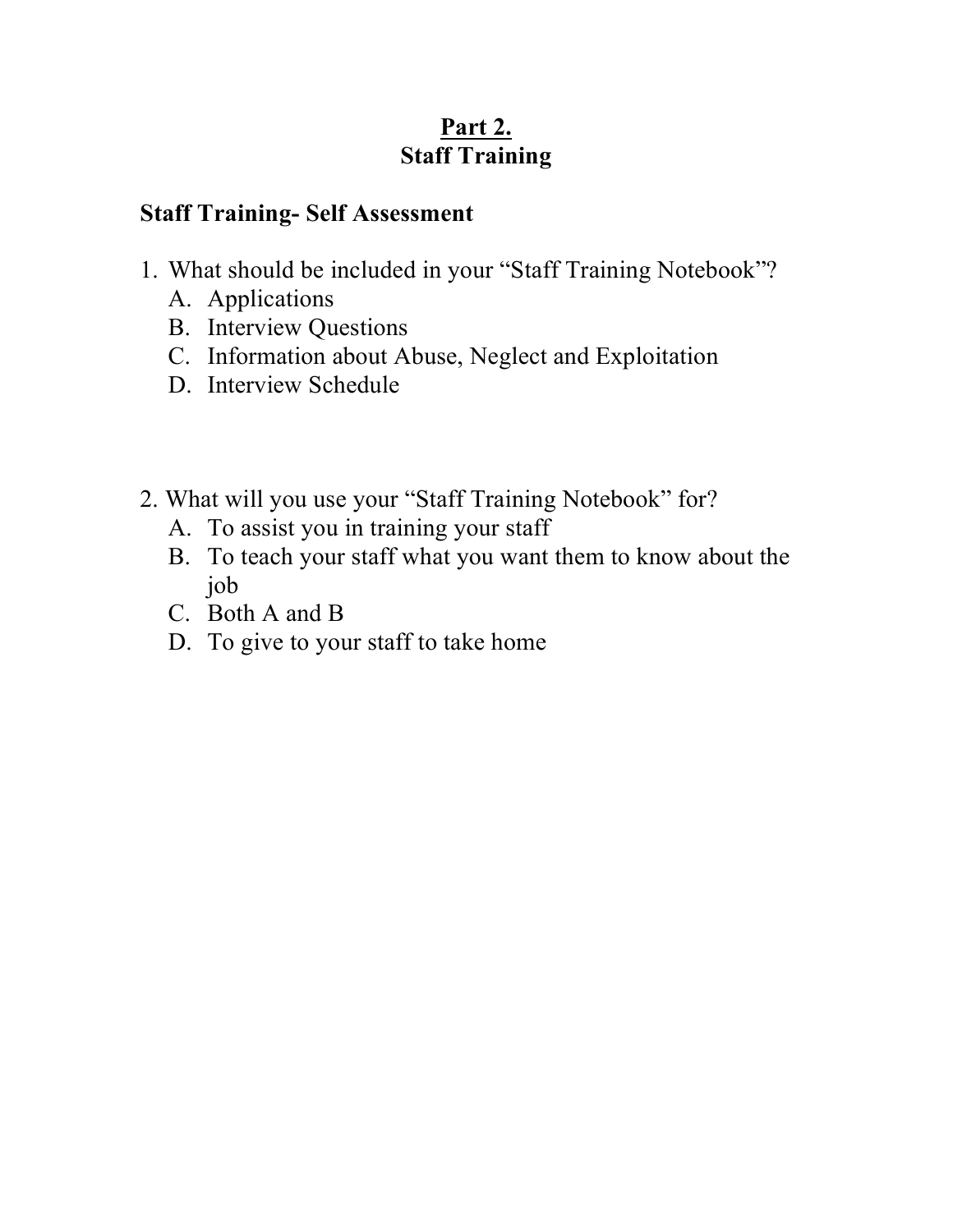#### **Staff Training Videotape- Self Assessment**

- 1. What are the advantages of having a Staff Training Videotape?
	- A. So you and your staff have something to watch.
	- B. So your staff can view it in order for them to learn the way you want them to assist you.
	- C. So your staff knows how to get to your house.
	- D. None of the above.
- 2. Who can assist you in making your personal Staff Training Videotape?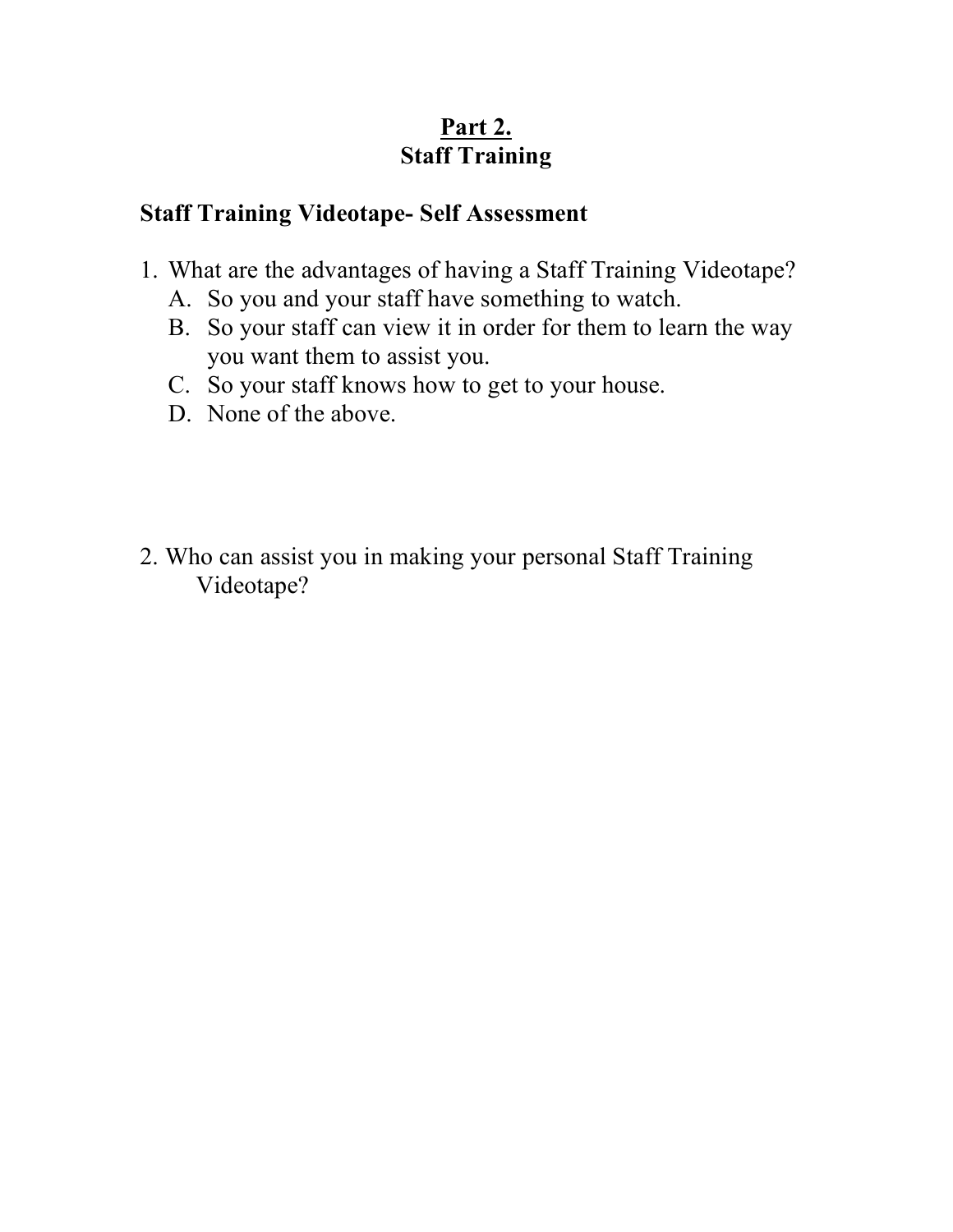#### **Introduction- Self Assessment**

- 1. After your staff reads the "Staff Training Notebook", should you have them sign a form stating that they have read, and understand the information?
	- A. Only if they want to
	- B. Yes
	- C. No
	- D. Sometimes
- 2. Which guide forms can you use in your "Staff Training Notebook" and where can you find them?
	- A. Guide forms marked with stars in the Staff Training section
	- B. Guide forms marked with stars in the Staff Hiring section
	- C. Guide forms from your staff
	- D. All of the above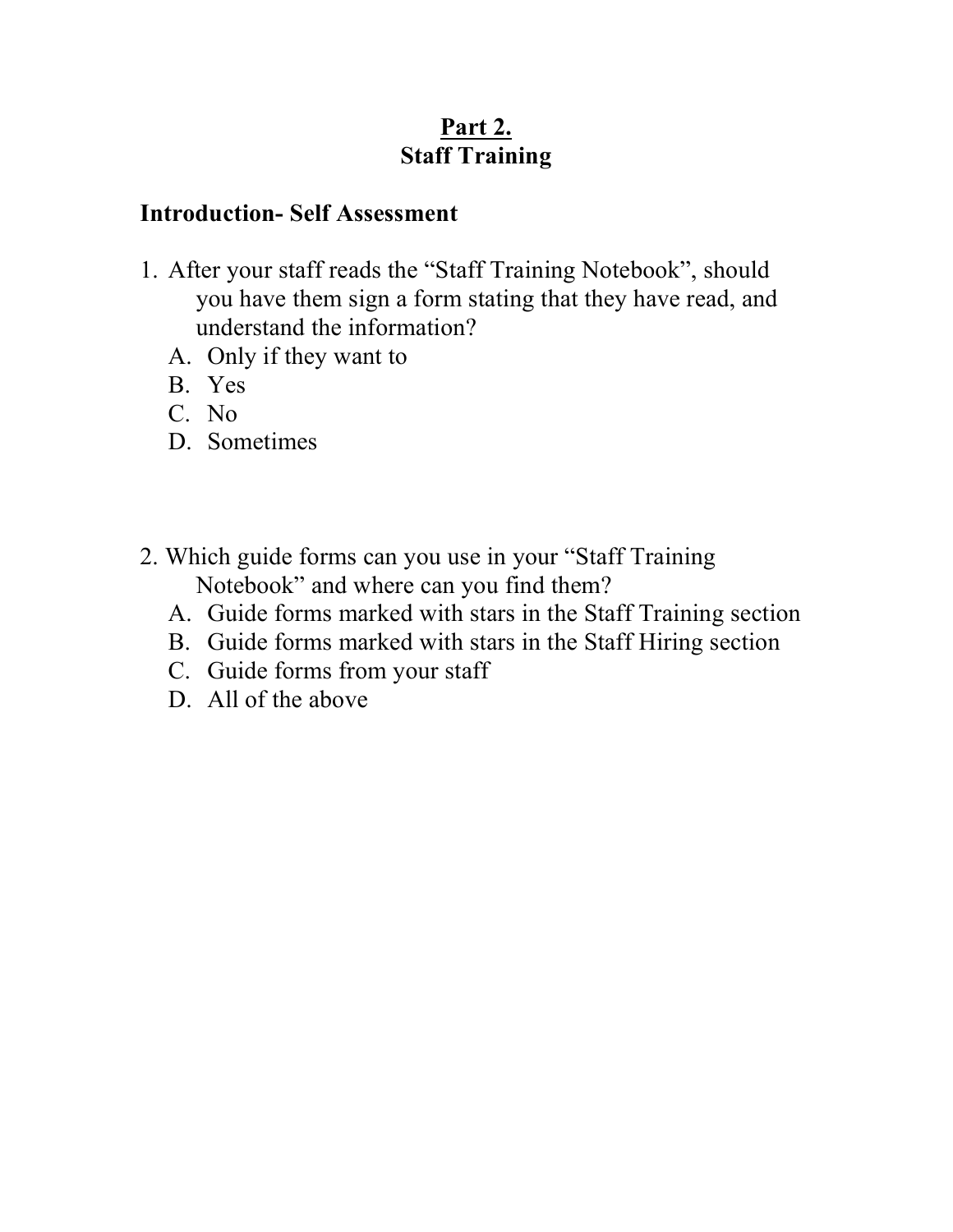#### **Policies & Procedures- Self Assessment**

- 1. Why are written policies important for your staff to read and understand?
	- A. So it is clear what is expected from them.
	- B. So you can refer to them anytime.
	- C. If you discharge someone and they file for unemployment, you will have records.
	- D. All of the Above
- 2. Can you make changes to the sample policy forms to personalize them to your expectations?
	- A. Yes
	- B. No
- 3. In which notebook does the policy forms belong?
	- A. Staff Training Notebook
	- B. Staff Hiring Notebook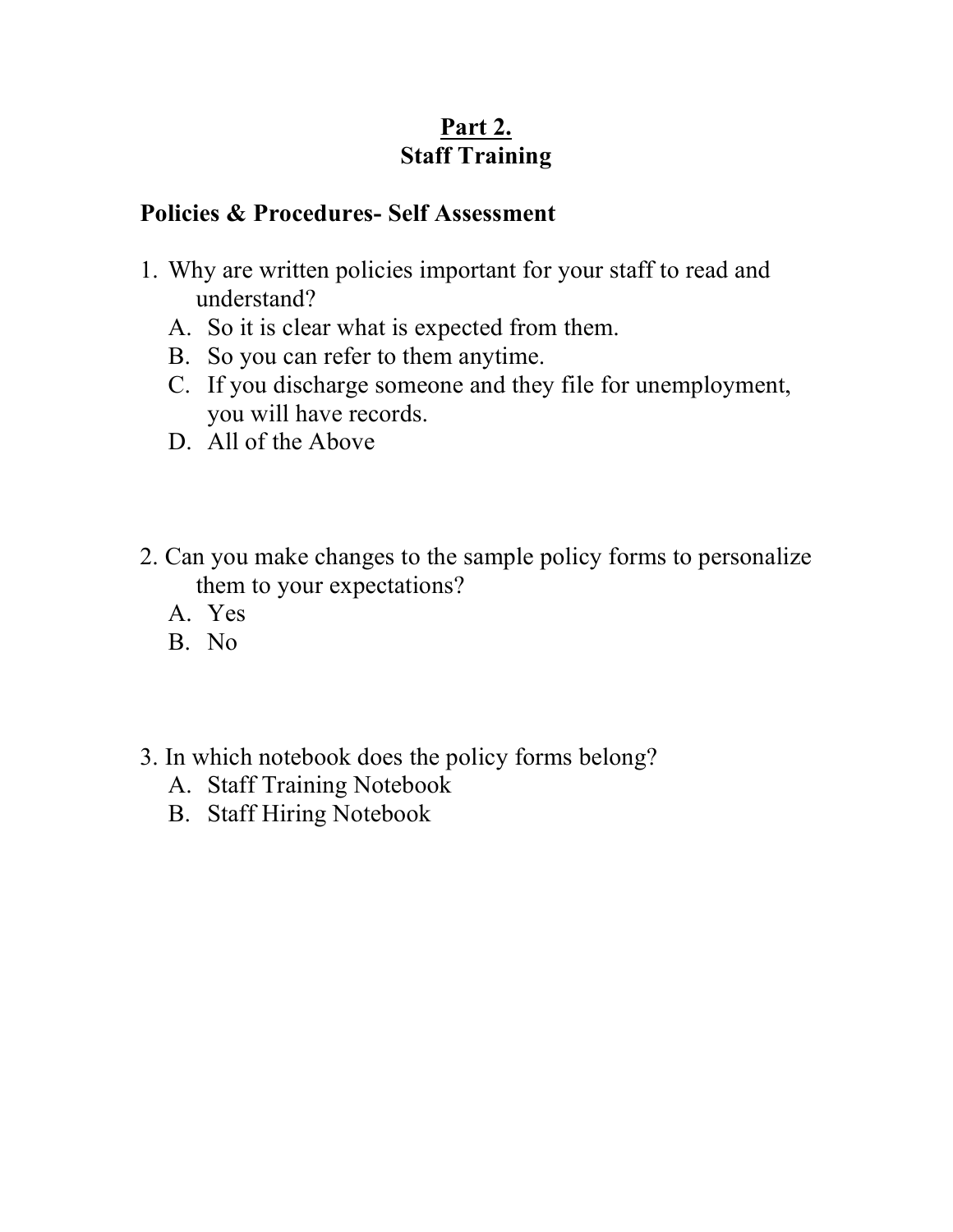#### **Daily Routine- Self Assessment**

- 1. If you choose to use the "Daily Routine Forms", does that mean that your staff will automatically assume your day's activities can not be changed?
	- A. Yes, everything on your Daily Routine From has to be done exactly as written
	- B. No, it is a general schedule and staff need to be flexible
	- C. Staff can change your schedule when they need time off
	- D. You can changed your schedule anytime and expect staff to adjust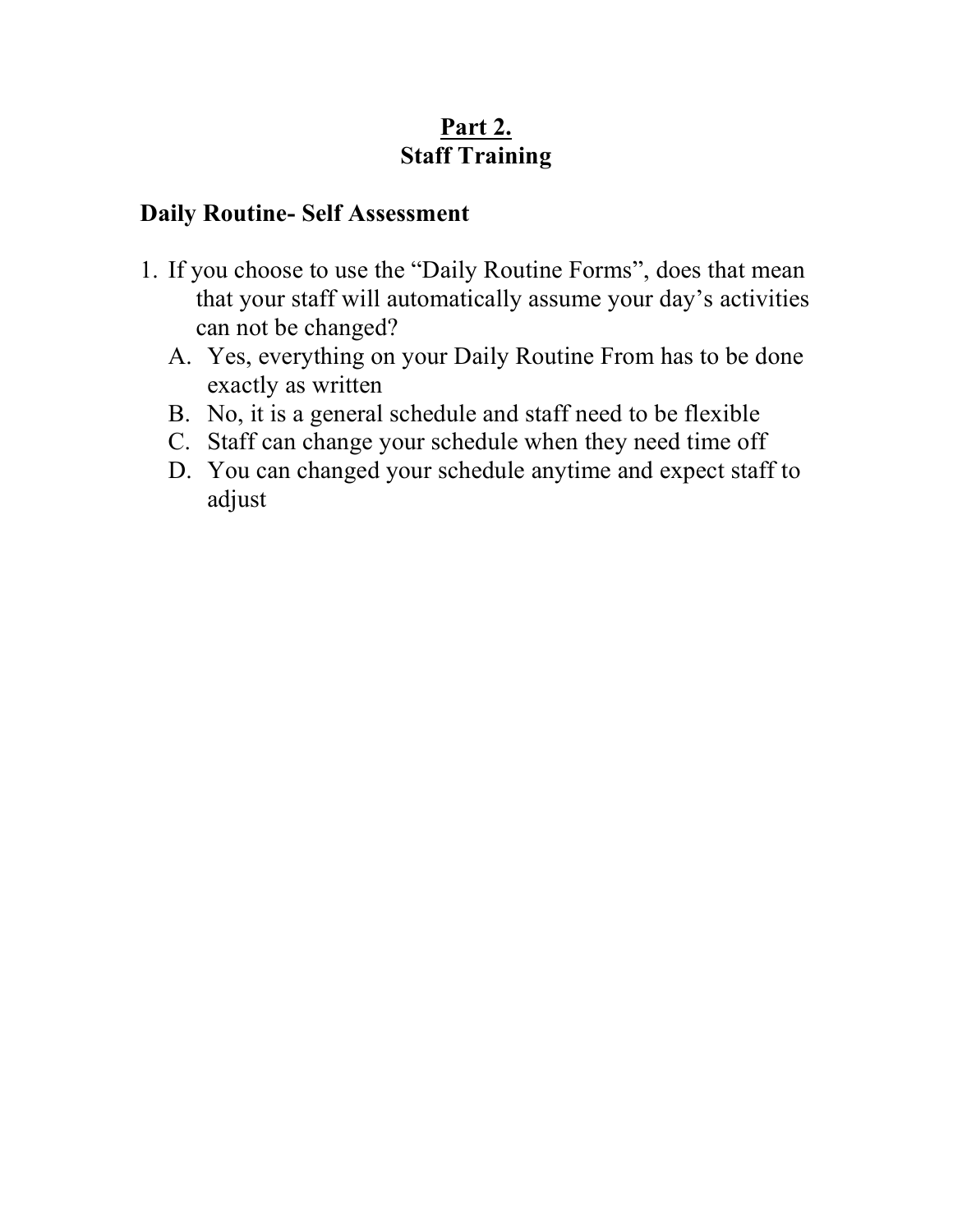#### **Staff Duties- Self Assessment**

- 1. What is the "Staff Duties Form" used for?
	- A. To list policies concerning absence and tardiness
	- B. To keep track of your staff's time
	- C. To list the duties you expect your staff to perform.
	- D. To inform staff about Medicaid Fraud
- 2. If you receive services on a Home and Community Based Waiver, should you use the duties listed on your Attendant Care Worksheet as a guide when filling out your "Staff Duties Form"? Why?
	- A. Only if you have an Attendant Care Worksheet
	- B. Yes, because your staff can only be paid for the duties listed on the worksheet.
	- C. Yes, because your case manager is in charge of your staff.
	- D. No, because your staff can get paid for everything they do.
- 3. How specific can you be when filling out your "Staff Duties Form"?
	- A. You can be very specific
	- B. You can decide times that you want certain duties to be done.
	- C. You can list what day of the week you want certain tasks done.
	- D. All of the above.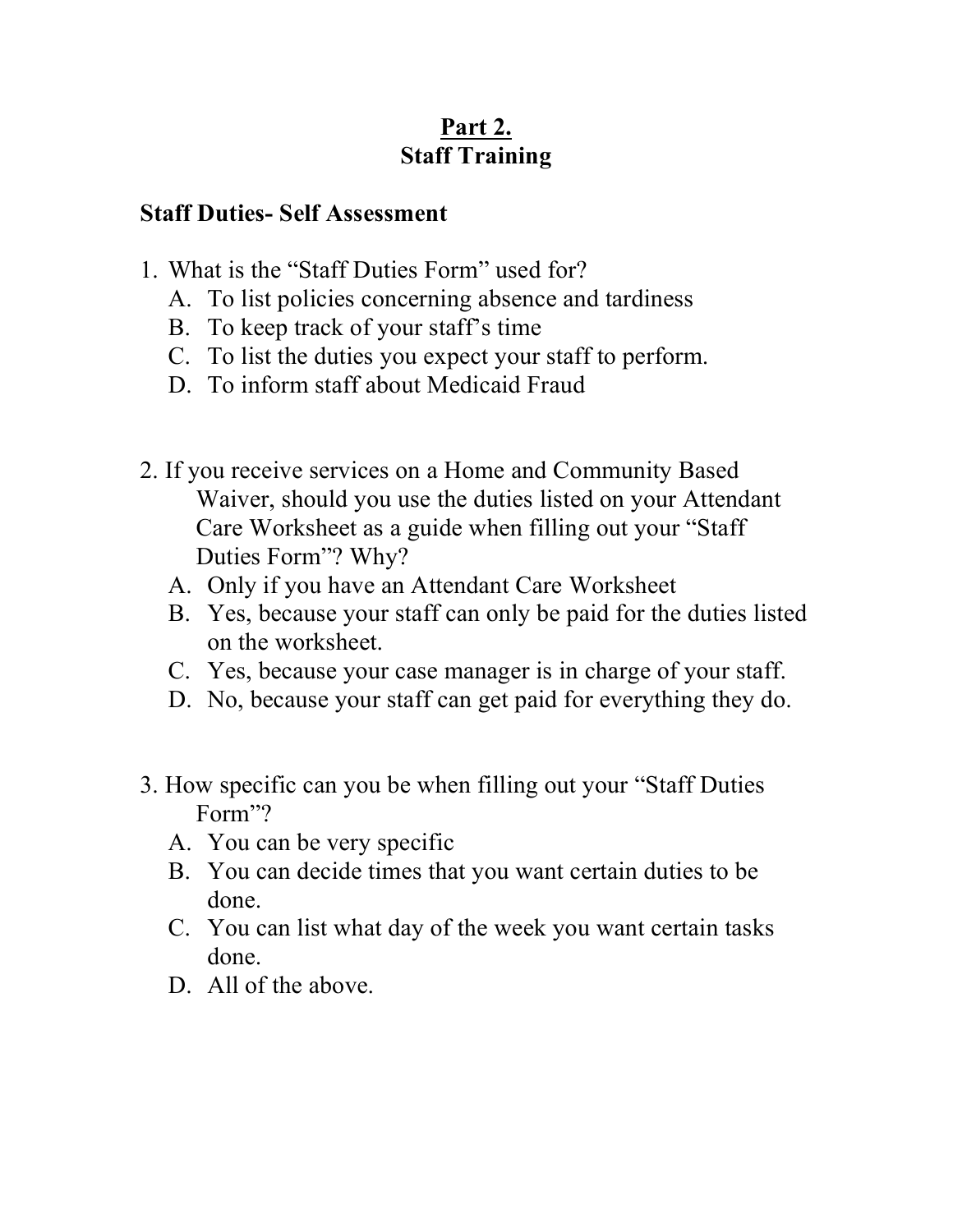### **Staff Schedule- Self Assessment**

- 1. You may use the calendar form included in this book to keep track of your staff's schedule. What other form with staff information should you keep near the calendar?
	- A. A list of your staff and their phone numbers.
	- B. Your personal information.
	- C. You don't need a calendar or staff schedule.
	- D. None of the above.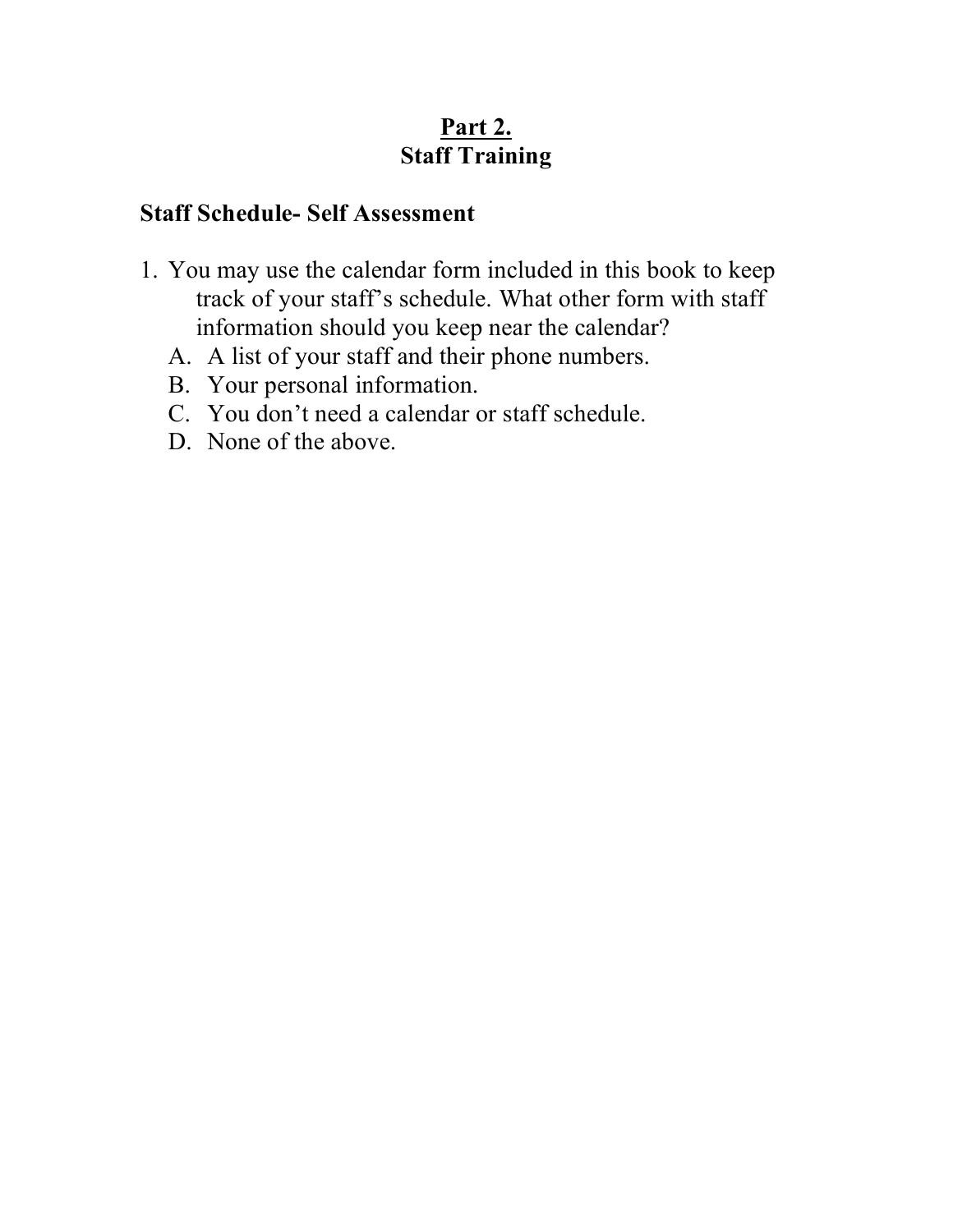#### **Time Sheets- Self Assessment**

- 1. Where can you obtain Time Sheets?
	- A. From your case manager
	- B. From your doctor
	- C. In the Self Direct Instruction Manual
	- D. From your Payroll Agent
- 2. Who should keep your staff's timesheets?
	- A. You should keep them in your home
	- B. Your staff takes them home when they leave.
	- C. Your payroll agent
	- D. All of the above
- 3. Must the employer witness the signing in and out of timesheets?
	- A. No, staff keeps track of their own time.
	- B. No, the employer doesn't know when their staff works
	- C. Yes, because the employer must witness the sign in and sign out.
	- D. Yes, because the employer decides how much time their staff can have.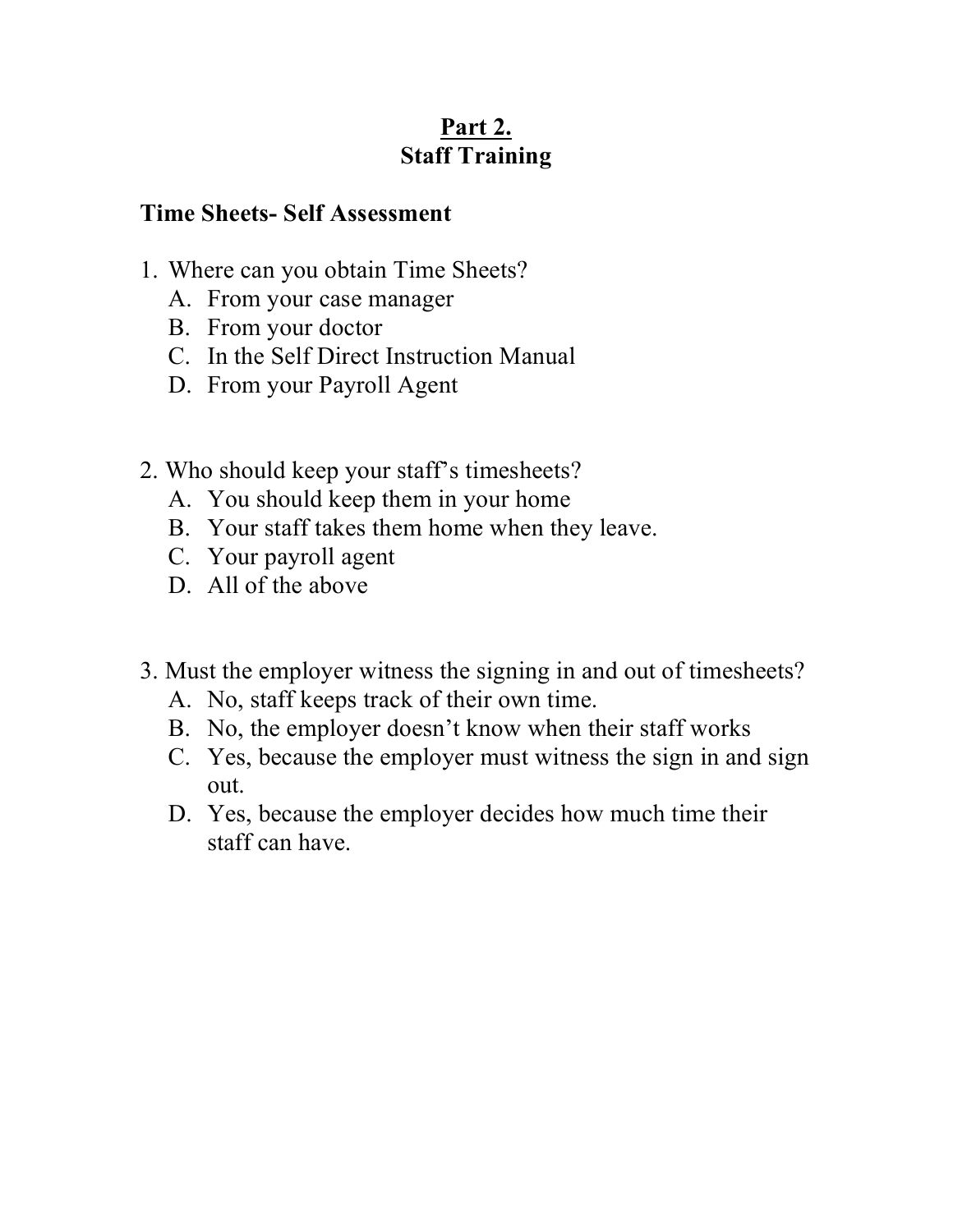#### **Medical Information- Self Assessment**

- 1. Is it a good idea to have a list of medical information to share with your staff?
	- A. Yes, staff has to know everything about their employer.
	- B. No, your doctor has all of this information already.
	- C. Only if you want to share important medical information with your staff.
	- D. Staff does not need to know your medical history.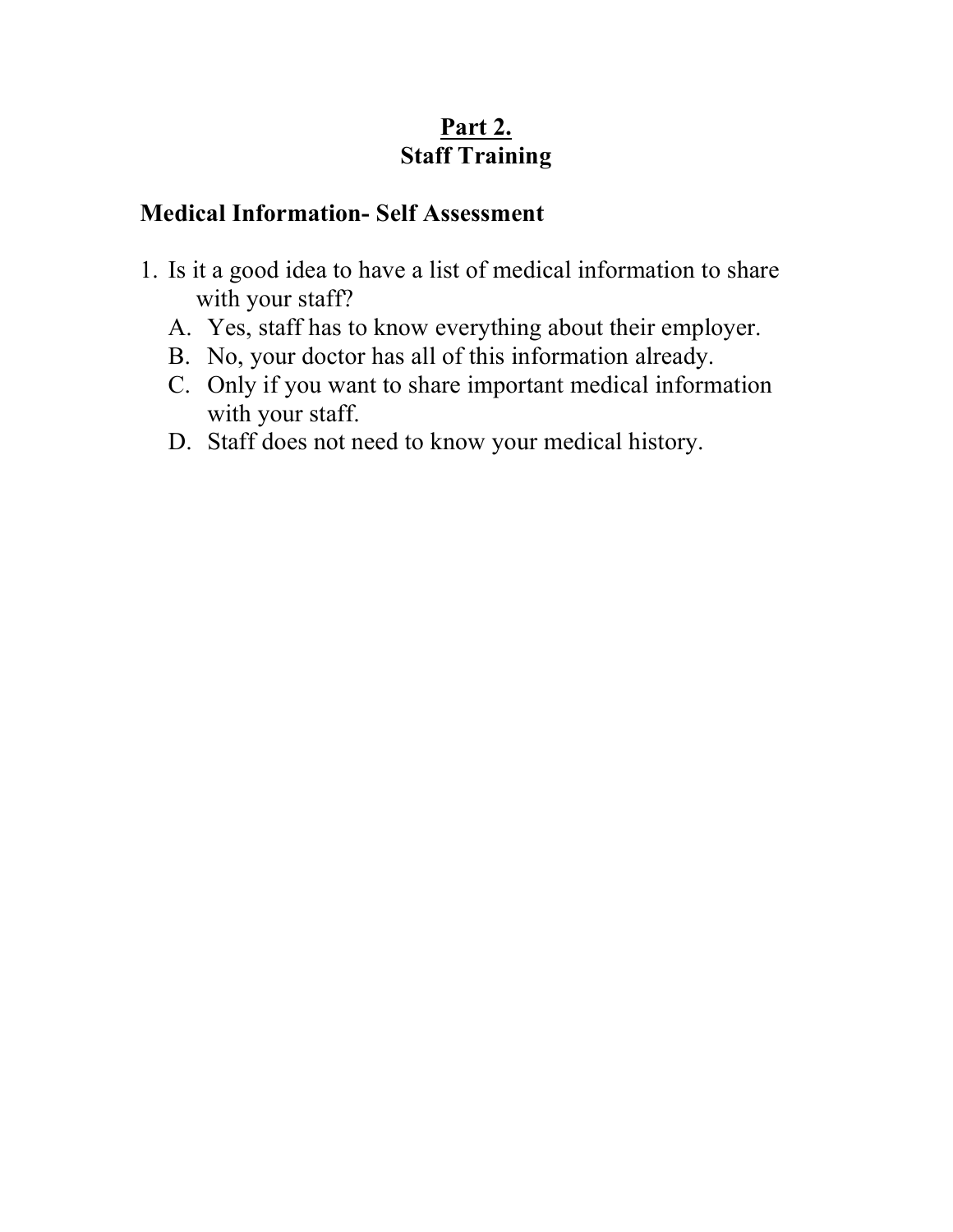#### **Abuse, Neglect & Exploitation- Self Assessment**

- 1. Should you include the page with information about Abuse, Neglect & Exploitation in your "Staff Training Notebook"?
	- A. Yes, it is important for everyone to read
	- B. Yes, because the elderly, physically disabled, mentally ill and developmentally disabled can be vulnerable
	- C. Yes, because any adult is protected from any type of abuse, neglect or exploitation by the Kansas Department of Social and Rehabilitation Services (SRS)
	- D. All of the above
- 2. If you have questions or problems about avoiding harmful situations, or would like to learn more about assertiveness, whom can you contact?
	- A. Your local SRS office
	- B. The nearest Center for Independent Living
	- C. Don't say anything to anyone
	- D. Both A and B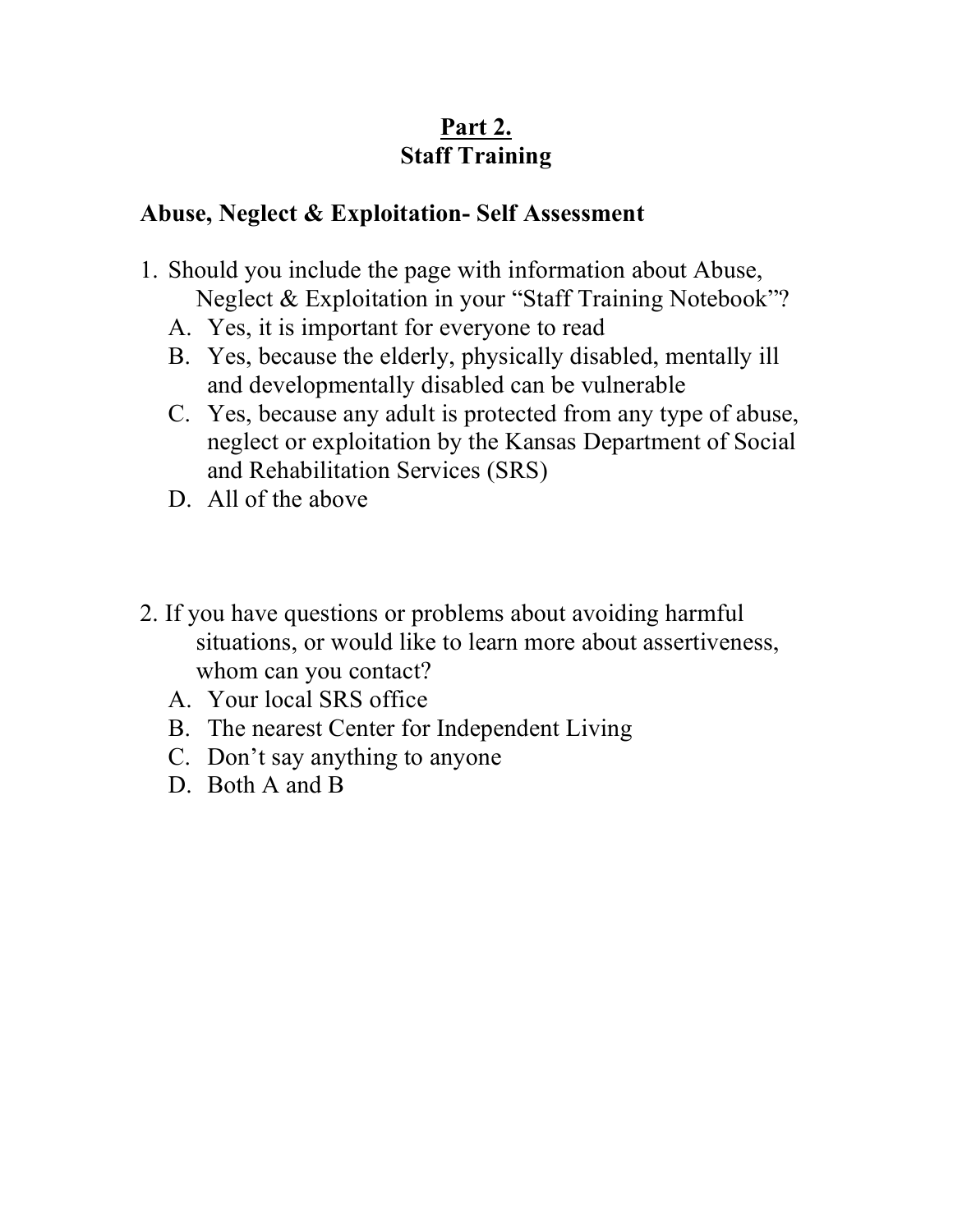#### **Medicaid Fraud- Self Assessment**

- 1. When you sign your staff's timesheets, who is responsible for making sure the times are accurate?
	- A. No one
	- B. Your staff
	- C. You and your staff
	- D. You are, your signature is verification that the times are correct
- 2. What might happen if you sign a timesheet knowing it is not correct?
	- A. You could be reported for Medicaid Fraud
	- B. You have to sign it so your staff gets paid
	- C. You may lose your Medicaid eligibility
	- D. Both A and C
- 3. What is the best way to ensure timesheets are accurate?
	- A. Keep the timesheets in your home
	- B. Have your staff sign in and out in your presence
	- C. Include a Medicaid Fraud Form in your "Staff Training" Notebook
	- D. All of Above